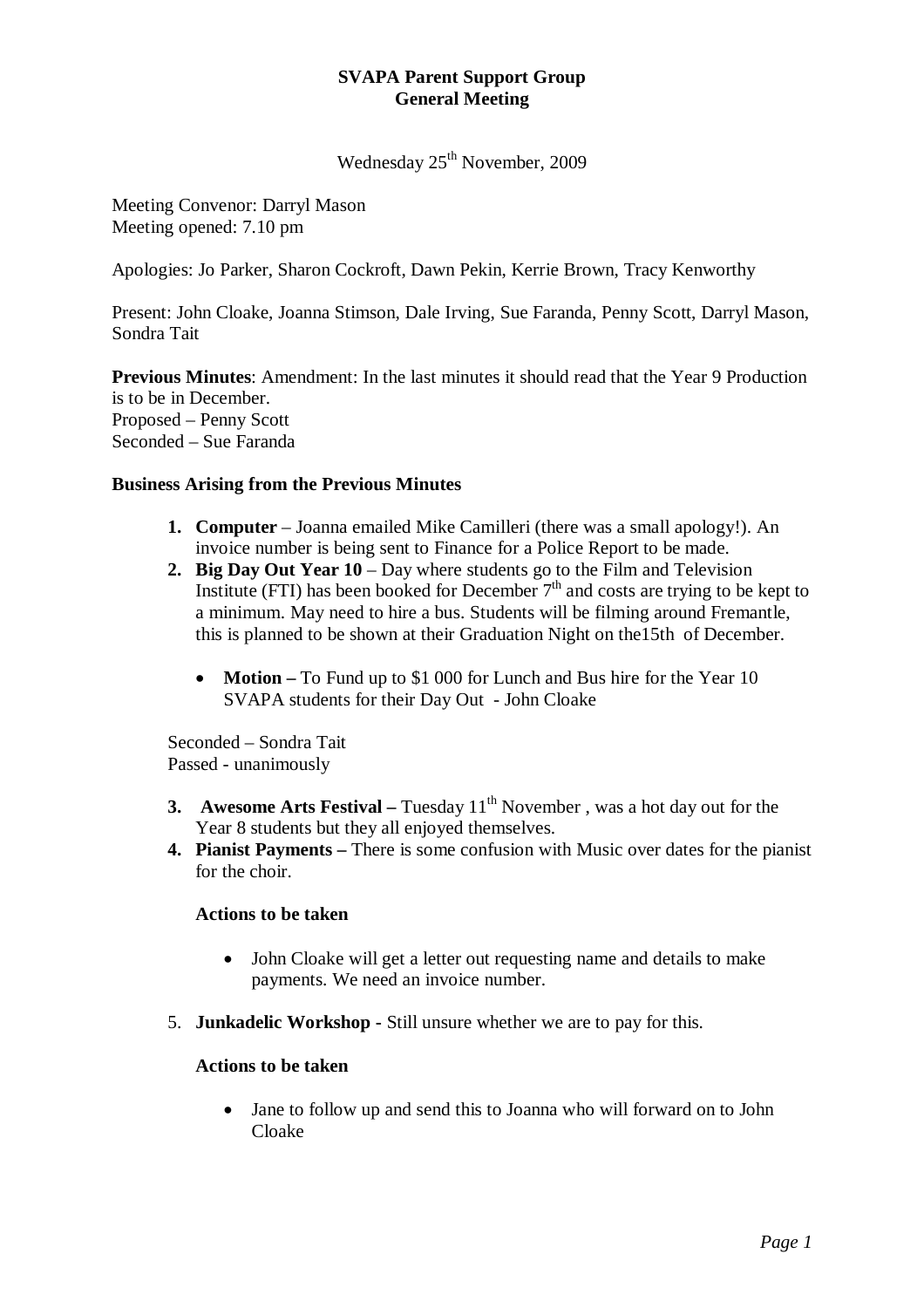## 1. **Year 10 Graduation Night – 15th December**

Hope to show a Film made by the students on their Big Day Out to Fremantle

# 2. **Dale to go to Port Hedland – Wednesday 2nd December**

Dale is flying up to Port Hedland to get them on board for the proposed Year 10 Project Camp in 2010. She is hoping to organise some details. Accommodation is unknown – perhaps billeting.Tour is planned for Term 2 approx Week 8 and to have interaction between the students from MLSHS and Port Hedland. Hope to get local artists involved up there too. Ian Johnston will approach BHP Billiton to get this organised.

## **Treasurer's Report**: John Cloake

Balance in bank – \$15 636.64

• **Motion** – Term Deposit of \$5 823, to be rolled over into 2010 – John Cloake

Seconded – Penny Scott Passed – unanimously

• **Motion** - Bank has not billed us for the fees for the use of the EFTPOS machine at the Art Auction so we will pass on 50% of the remaining balance to the Music Support Group , being \$223.00 – John Cloake

Seconded – Darryl Mason Passed – unanimously

## **Actions to be taken**

• to support the Funding of up to \$1 000 for the proposed Year 10 Big Day Out. See in Business Arising.

## **2. General Business**

1. **Year 9 Production** – "The Odyssey" performances will be held on Thursday the  $10<sup>th</sup>$  and Friday the  $11<sup>th</sup>$  of November in the Tricycle Theatre. Just the Supper Box on the Thursday and get the students to bring a plate to share on the Friday night.

#### **Actions to be taken**

- Dale to send out the final details to Joanna who will then email them to parents, Joanna to email updated "Feed the Performers" note to Dale.
- 2. **Carols by Candlelight** Friday  $27<sup>th</sup>$  November. SVAPA Choir is performing. 6pm start.
- 3. **Year 10 Arts Project**  mentor teachers still not finalised. Tristan Parr looks to be the music one. Others are still being sought.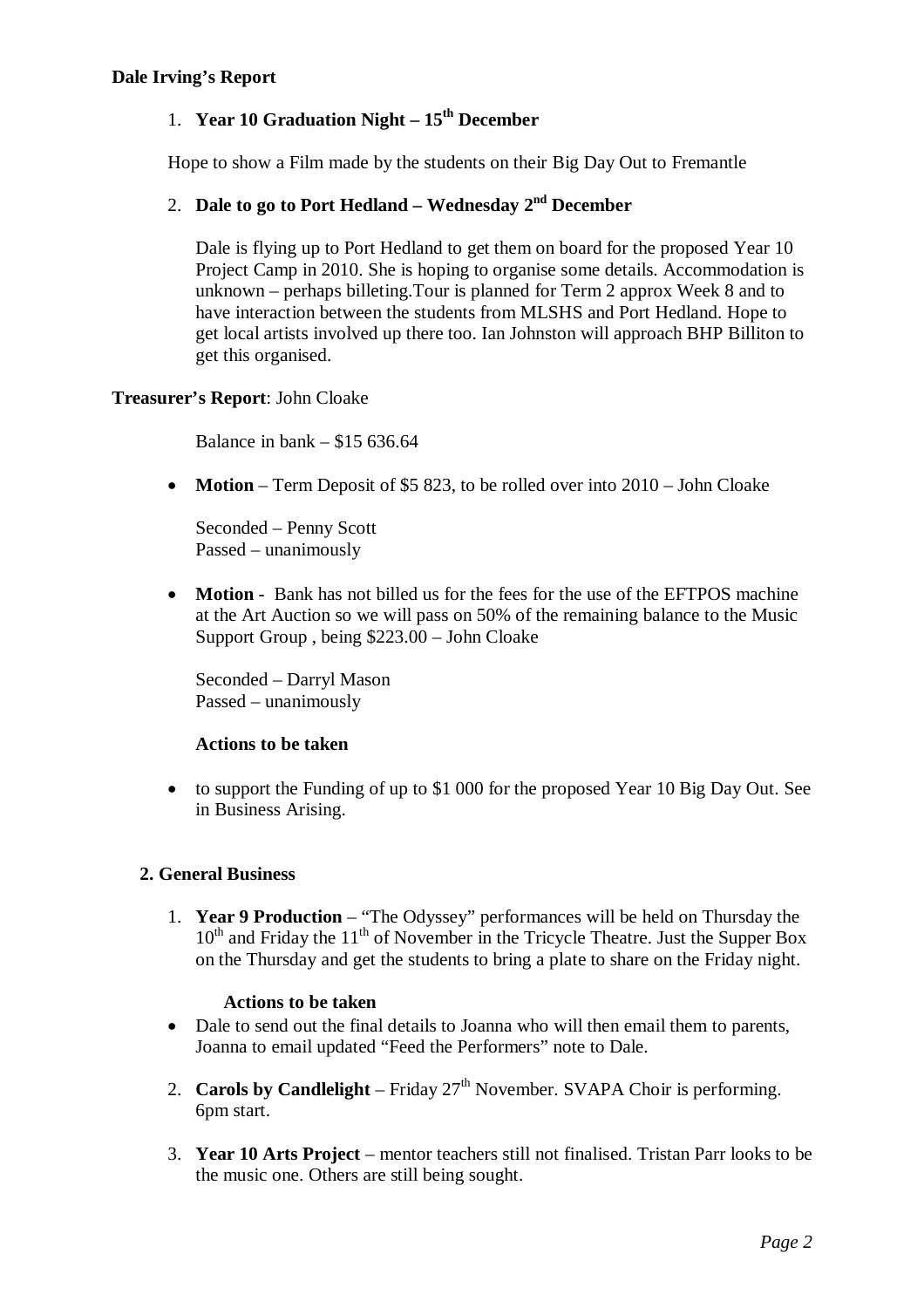#### **Extra Business Arising**

#### **1. Welcome Night for new Year 8 Parents**

A good turn out. About 20 parents have given their details. Sondra will put out SVAPA details and request Parent Information on the Year 7 Orientation Day on December 10<sup>th</sup>. Thanks Sondra.

#### **2. Request for more obvious Art Exhibition of Student's Work**

We need to display more of the Art that students are producing. Perhaps have SVAPA art on display during performances and on Year 7 Orientation Day. See if we can get their "What is Beauty?" Books and the #D item on display to inspire new students and let parents see what is happening.

#### **3. Request for Funding**

**Motion** – Funding for Workshop during SVAPA Camp in Term 2Week 2, 2010 for up to \$300 – Penny Scott

Seconded – Joanna Stimson Passed - unanimously

Meeting closed at 8.05 pm.

Next Meeting: Wednesday 17<sup>th</sup> February 2010, at 7 pm in the Tricycle Theatre.